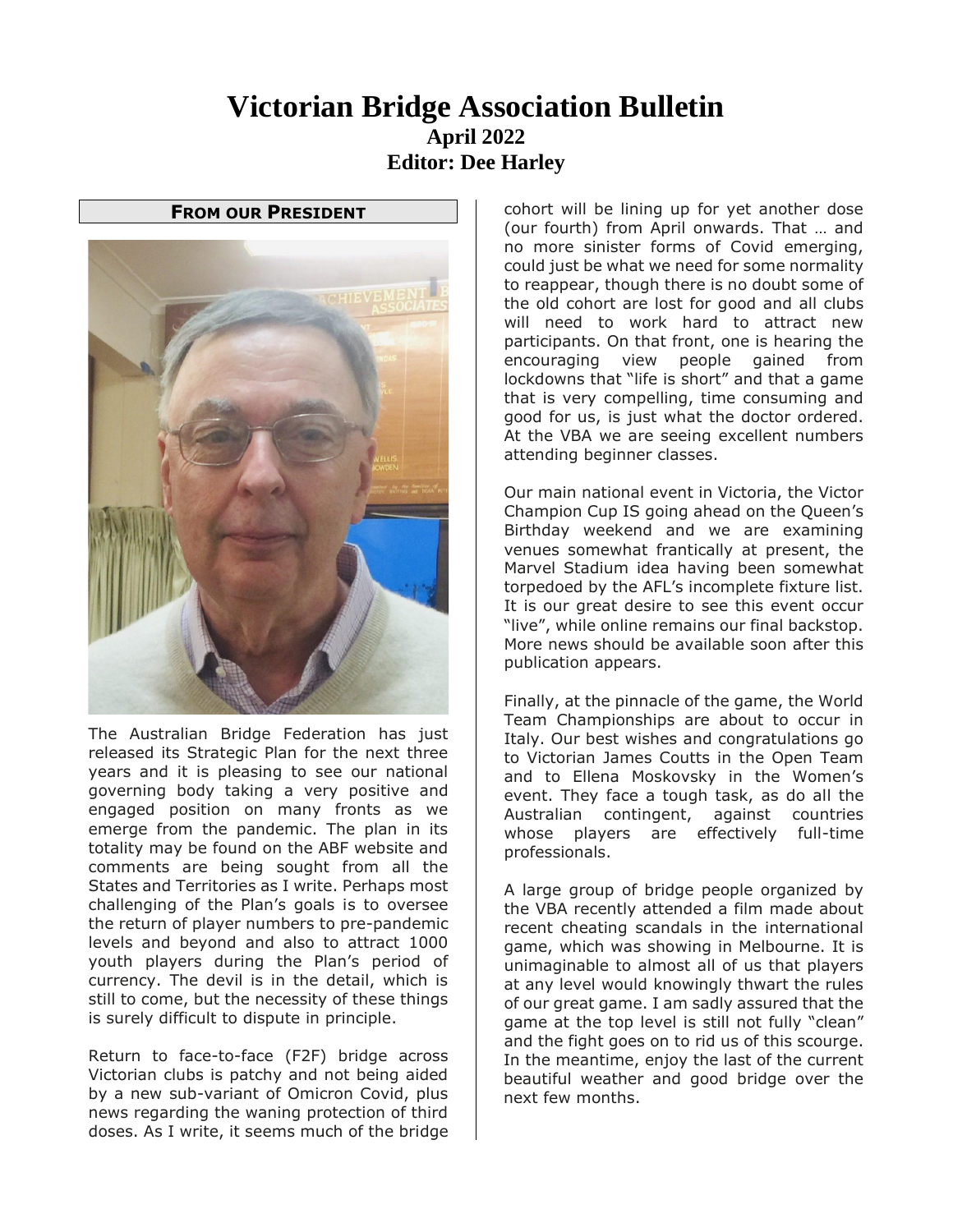# **VICTORIAN ONLINE OPEN PAIRS AND TEAMS CHAMPIONSHIPS**



[https://en.wikipedia.org/wiki/Lord\\_Kitchener\\_Wants\\_You](https://en.wikipedia.org/wiki/Lord_Kitchener_Wants_You)

All Victorian players are invited to play in the Victorian Online Open Pairs and Teams Championships.

 The Pairs Championship starts on Monday 2 May and runs for four weeks. The Teams Championship starts on Monday 8 August and will also run for four weeks.

 As well, all the VBA's Monday night events are being held online on RealBridge and are open to all Victorian players. You do not have to be a VBA member to play nor do you have to be an expert. If you need help arranging a partner or teammates please contact the VBA manager Andrew Macready-Bryan by email  $in \frac{60 \text{ vba.} \text{asm.} \text{au}}{100 \text{ m}}$  or phone (03) [9530 9006.](tel:(03)%209530%209006)

This is your chance to test your skill and have fun against other Victorian players!

The state Thwaites mixed pairs started on Wednesday April 30th for 4 weeks. This is a face-to-face competition held in the VBA Clubrooms...

The Victorian daytime Swiss pairs will be held in the VBA Clubrooms at 10am on Monday 25th April.

The Match and Tournament Committee would like to wish Australian representatives all the best at world teams in Salsomaggiore especially Victorian players James Coutts and Ellena Moskovsky.

#### **TAS….MANIA**

Victorians featured prominently in the Tasmanian Festival of Bridge.

Kitty Muntz and Leigh Gold took first place in the Mixed Swiss Pairs.

Neil Ewart playing with Ian Robinson (Canberra) won the Roger Penney Swiss Pairs, and Andrew Mill and Simon Hinge bagged second place.

### **MASTERPOINT PROMOTIONS**

| <b>Silver Life</b>     |               |
|------------------------|---------------|
| Kim Hoff               | Waverley      |
| Life                   |               |
| Pauline Grodski        | <b>VBA</b>    |
| <b>State</b>           |               |
| Pip Thornton           | Melbourne     |
| Douglas Bell           | Kooyong       |
| David Roseman          | Gardenvale    |
| Ken Bierman            | Waverley      |
| <b>Bronze Regional</b> |               |
| Max Pilbeam            | Ocean Grove   |
| <b>Elinor Winter</b>   | Warrnambool   |
| Susi Wardrop           | Kooyong       |
| <b>Regional</b>        |               |
| Peter Hannemann        | <b>MCC</b>    |
| Stan Angelidis         | Northern      |
| Lilian Young           | Moonee Valley |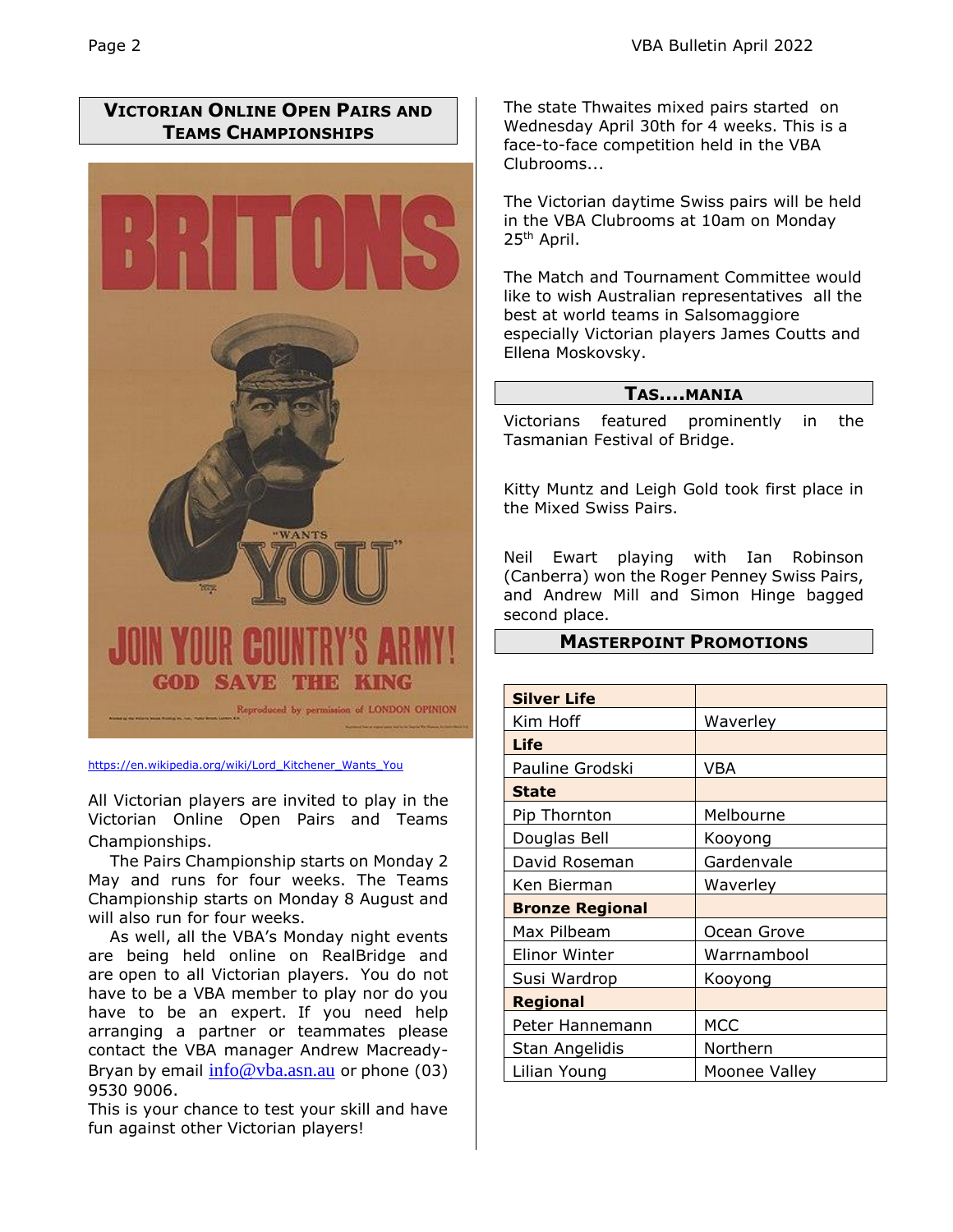#### **HANDS SENT IN BY READERS**

It is great to hear from our readers! I've been sent a couple of hands this month. Please don't hesitate to send me hands which I will publish for you.

Ralph sent me this one from the Victorian Open Butler qualifying. (Board 30 on 9<sup>th</sup> March)



Ralph was sitting North defending  $4 \cdot x$ , and lead the  $7 \spadesuit$  to Prithiraj's Ace. After Prithiraj returned a low heart George sitting West played carefully to emerge with 10 tricks for a very good score. Ralph's question was how do you defeat 4 Hearts? (GIB claims you can hold it to 9 tricks after this lead). I shall let you ponder the problem and send [me](mailto:dee_harley@hotmail.com?subject=Defence%20to%20defeat%204%20hearts) your answers. I think Ralph has asked an excellent question!

Meanwhile TP sent me board 27 from the Seniors/Women's qualifying. I have set out the hand as it happened, and you have the undoubted joy of TP talking us through the hand.



In a T20 cricket match you try to hit the last ball of the innings for a six. When I played the last board of the Seniors Selection Trials, I got a loose ball and I hit a six.

After South passed, seated West, I decided to open the bidding with  $1 \wedge (7 \text{ loses, } 9 \text{ hep})$ , satisfying the rule of  $18\odot$ ). North overcalled  $2$  and my partner bid  $4\spadesuit$ , which was passed around to North. He bid  $5$  which was passed around to me. It was decision time. If my partner got a good hand, he would have cue bid first and supported Spades later. I couldn't see any possibility of defeating  $5 -$ . So, I bid  $5\spadesuit$  as a sacrifice. The lead was  $\blacktriangledown$  and south won with the  $\blacktriangledown$ A. South most probably could not visualise the lead was a singleton as he couldn't place a 5 card Heart suit with me. So, he decided to look for partner's  $\triangle A$  to get a ruff. He played  $\bigcirc$  instead of a H. Whilst both opponents were looking for ruffs, I claimed 11 tricks.

This is a funny hand. Most popular opening was 2 $\bullet$  by West. One South also opened 2 $\bullet$ . Nobody seated West opened  $1\spadesuit$ , except me.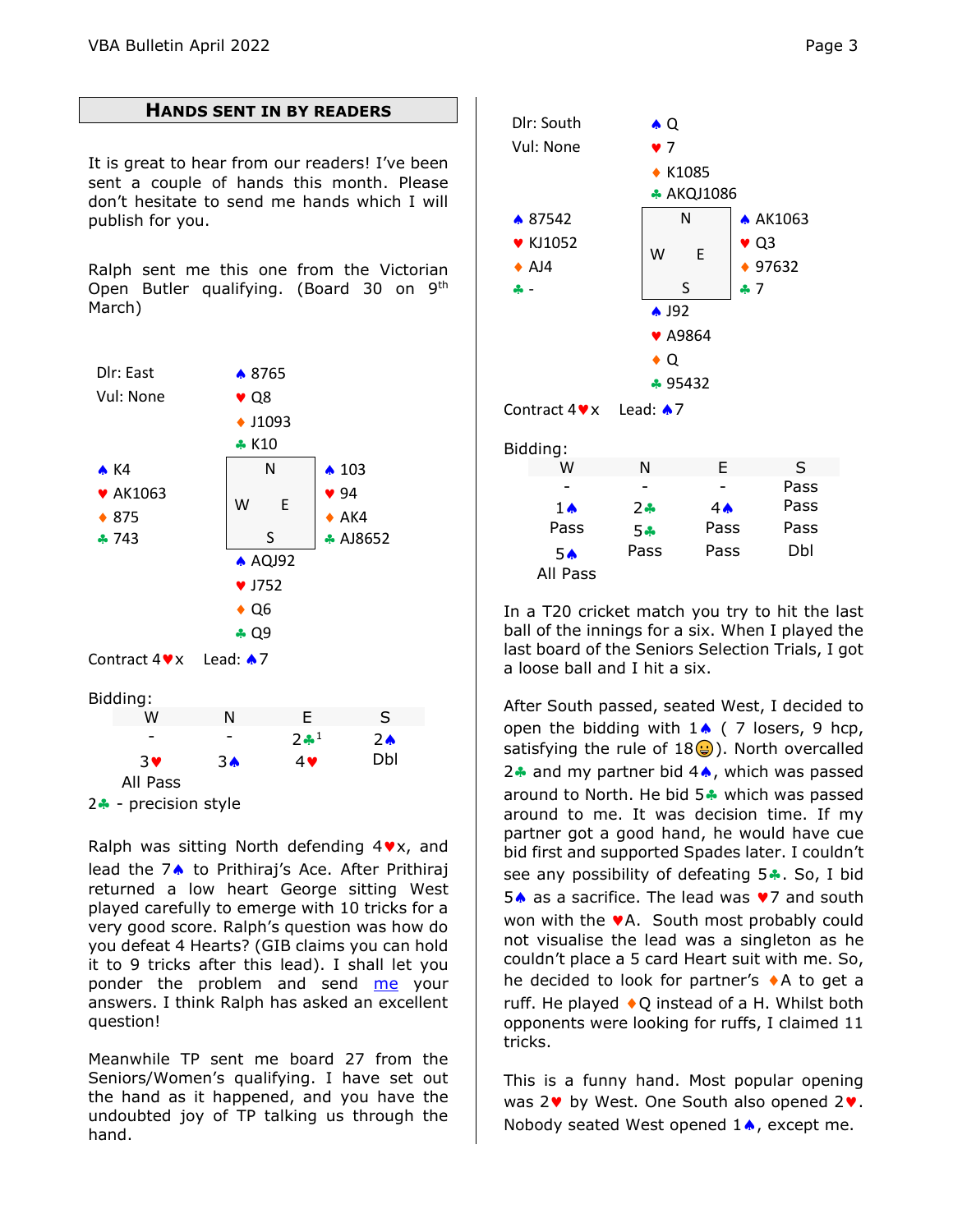### **EDITORIAL**

The excitement of going to the World Championships in Salsomaggiore in Italy has suddenly faded for me. Having suffered from an emergency appendectomy last month I followed up with a collapsed lung this month and was desperately disappointed not to be allowed to travel with the team. So I am having to resort to supporting them from afar. From Home in fact.

What is particularly galling is that the Scottish Women's team were granted a late entry to the Venice Cup, and I missed out on the opportunity to meet up with some of my former friends and colleagues.

Ongoing results for the four main events can be seen [here](http://db.worldbridge.org/Repository/tourn/salsomaggiore.22/microSite/Participants.asp)

Another interesting way to follow progress is at Peter Cox's x Bridge TV [website.](https://www.bridgetv.com.au/) He is planning to issue daily bulletins from Salsomaggiore. I am looking forward to that.

While on the subject of interesting websites…I found this great viewing…

### <https://tinyurl.com/2c2mjhcz>

This features a robot battle between Zia and Andrew Robson. Give yourself half an hour or so to revel in it!

Please feel free to **email** me if you have any comments, issues or interesting hands!

### **MEDICAL PROBLEM**

Jim: Did you hear that Bob won't be going to any more bridge tournaments because of his arthritis?

Joe: Has he seen a doctor?

Jim: Yes, he's been to many doctors.

Joe: Can't they eliminate the pain?

Jim: Oh, sure. But they also eliminated all his money.

(Ed: I have sympathy with this…)

#### **SUIT COMBINATION**

Try this one:

You: A104 Partner: Q9763.

How does your play vary if you need:

- a) 3 tricks
- b) 4 tricks
- c) 5 tricks

Assume you have plenty of entries to both hands.

Decide how you would play before peeking at the **Solution** on P8

#### **RESULTS**

Victorian Open Butler:

- 1. Neil Ewart & Simon Henbest
- 2. Stephen Weisz & Robert Gallus
- 3. David Beckett & Simon Hinge

Victorian Seniors/Women

- 1. Gordon McRobert & Thilak Ranasinghe
- 2. Eva Samuel & Laura Hollands
- 3. Neil Ewart & Simon Henbest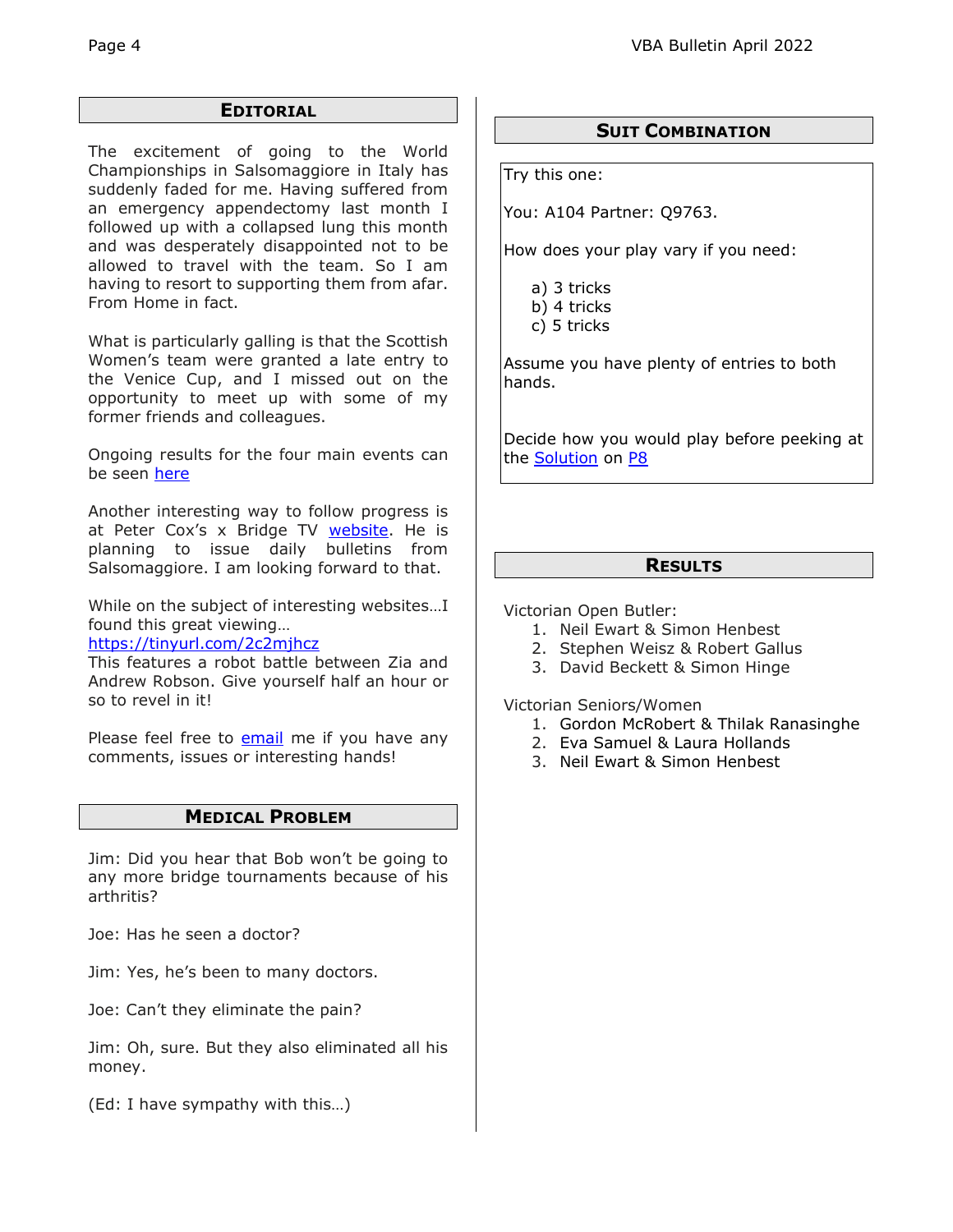

West leads the  $\triangle Q$ .

You have 2 spade tricks and 4 clubs on top, you will be able to force two diamond tricks, but if the suit breaks 4-1 and is not "pickupable" you may only have 8 tricks. This diamond suit requires some thought. If West has 4 diamonds (including the  $\triangle$ A10) you can pick them up by leading twice towards your ◆KJ in hand and then if East shows out on the second round, you can finesse the  $\triangle$ 9. but if East has 4 diamonds (including the  $\triangle$ A10) when you lead diamonds toward your  $\triangleleft$ KJ twice, on neither occasion can East afford to play the  $\triangle$ A (or you are presented with 4 diamond tricks). If indeed West shows out on the second round, then you have made your 2 diamond tricks and can now switch to hearts making a total of 2 spades, 4 clubs 2 diamonds and one heart. Contract made! Does it matter where you win the first spade trick? Not that I can see, although I would be inclined to win in dummy so I can lead the diamond to the  $\bullet$ K, if that wins, I can use one of the club entries to dummy to lead another diamond towards  $my \cdot 1$ .



Dealer

Perhaps you wrong-sided this reasonable 6. contract, but you are lucky enough to avoid the dangerous club lead. Can you find a way to make this? What do you need?

### **SOLUTION TO SUIT COMBINATION**

#### With A104 opposite Q9763

The recommended line is to cash the Ace and play towards the Queen (you can lead the 10 or the 4), intending to run the 10 or finesse the 9 unless the interceding offender plays the Knave or the King.

This is the recommended line for 3 tricks in the suit, 4 tricks in the suit and 5 tricks in the Suit! (Respectively 100%, 67.26% and 2.82%)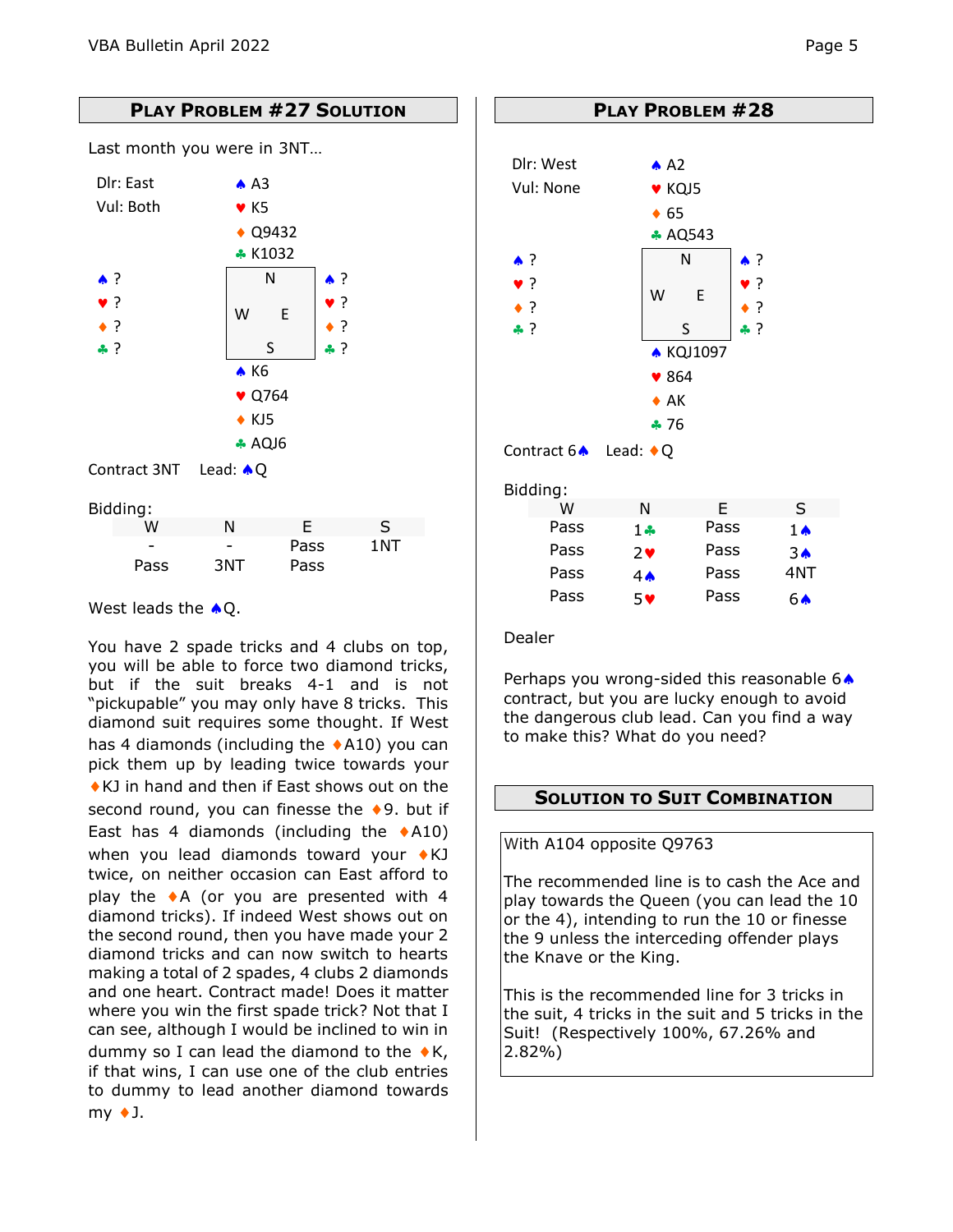## **KNAVE OF CLUBS CARD PLAY PRINCIPLES**

Play today is from a club competition where West seems to have missed some of the basic rules of play. Playing a 15-17 1NT, East opens 1<sup> $\bullet$ </sup> and rebids 3NT over the 1NT response. Although there are some who bypass poor 4 card majors, it is not a style I prefer since looking for 8 card major fits is, to my mind, the first objective in bidding. Nonetheless, the final contract is the normal one and North leads the  $\blacktriangledown$ 3.

West can count four clubs, two hearts and one spade and needs to develop two more tricks. When there is no foolproof line of play, it is usually correct to play on your longest suit which is diamonds here. Realising this, declarer won the lead with the  $\blacktriangledown K$  and led a diamond to the queen. This lost to the ace and a heart came back. When he had to lose to the ◆ J, declarer was soon one down.

Was he unlucky? The answer is distinctly 'no'! By ignoring basic principles, he had played in the diamonds in a very inferior manner.



There are a small number of principles which guide how to play a suit. The first is to always lead small cards towards high cards. The only

exception is when you have enough touching cards to develop all the tricks you need.

The second principle is to use the high cards in the short holding first which clearly means the  $\bullet$  K here.

The third principle is to try to leave a finesse available on the second round i.e. the  $\triangle$  010 here. So, declarer should see that these principles require him to win the lead with the **VA** and to lead a diamond towards the king and the ace pops up without capturing the king. Now when the heart is led back, the  $\triangleleft K$ exposes the position in that suit and declarer can collect four clubs, 4 diamonds, two hearts and a spade trick for an effortless eleven tricks instead of an ignominious one down.

It is important to realize that the diamond position is not symmetric and you can only pick up this 4-1 split on one side. These principles are the key to good card play in many situations and you should make sure you know them.

• *I picked this hand from the Knave of Clubs collection because of the similarity to play problem #27 – the solution of which we saw above - Ed.*

### **SOUTH AUSTRALIA BRIDGE ASSOCIATION - CLUB MANAGER**

The SA Bridge Association (previously known as SABA) is the primary South Australian bridge club and the second largest bridge club in Australia with an income over \$0.6m per year and venues at Unley, Walkerville, Mt Barker and Glenelg North. It has a proud history of club activity, membership growth and educational programs. Impacted recently by the impacts of COVID, we seek a manager to lead the club into the next phase of growth and development who will be responsible for all the operational activities of the Association's venues.

(Details on the next page)